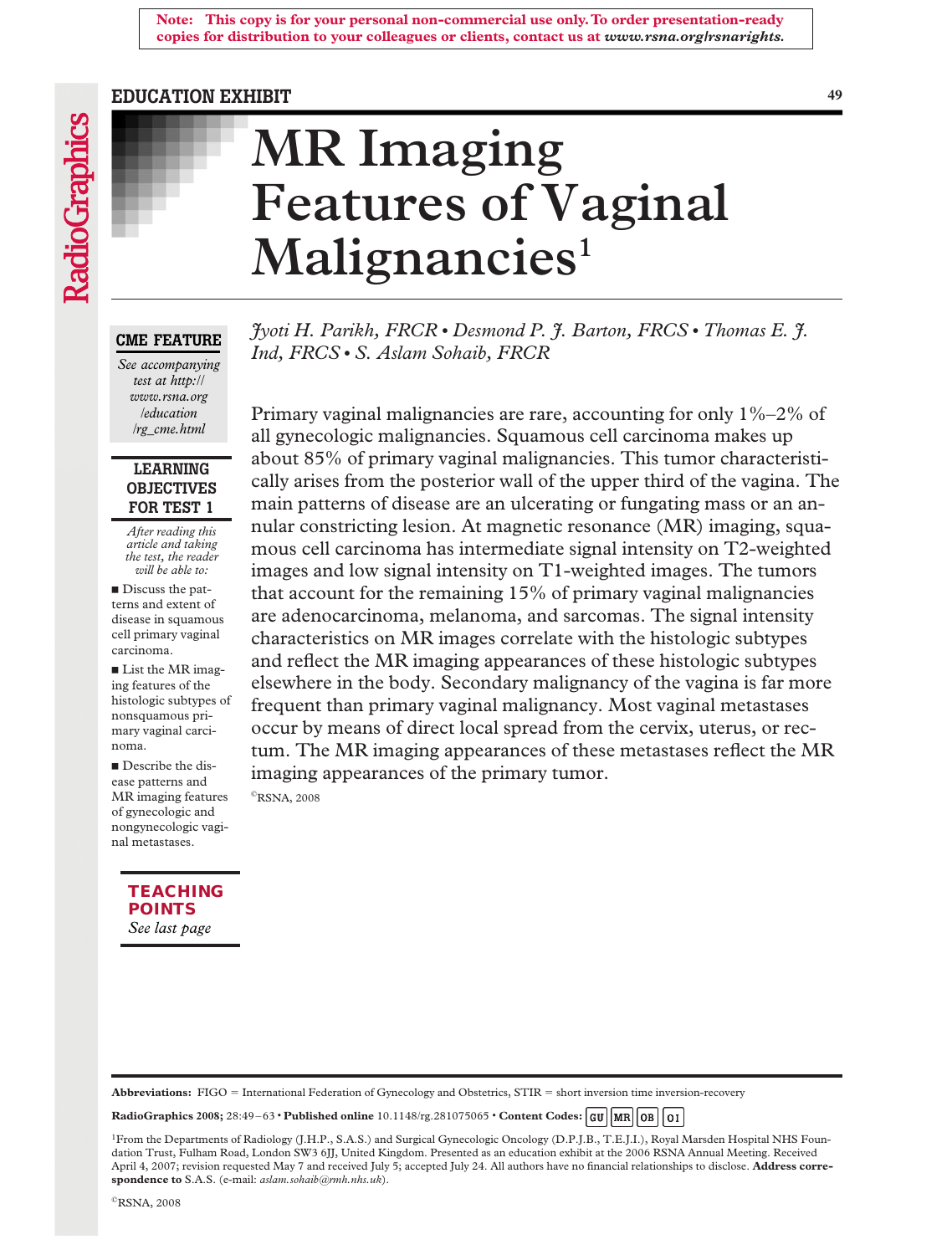| ٧ |  |
|---|--|

| Table 1<br>FIGO Staging Classification for Vaginal Carcinoma |                                                                                                                                                  |                                                    |  |
|--------------------------------------------------------------|--------------------------------------------------------------------------------------------------------------------------------------------------|----------------------------------------------------|--|
| <b>FIGO</b><br>Stage                                         | Description                                                                                                                                      | <b>TNM</b><br>Category                             |  |
| $\theta$<br>$_{\rm II}$                                      | Carcinoma in situ<br>Tumor confined to the vagina<br>Tumor invades paravaginal tissues but not the pelvic sidewall                               | Tis<br>T1<br>T <sub>2</sub>                        |  |
| III<br><b>IVA</b><br><b>IVB</b>                              | Tumor extension to the pelvic sidewall<br>Tumor extends beyond the true pelvis and invades the bladder, urethra, or rectum<br>Distant metastases | T <sub>3</sub><br>T <sub>4</sub><br>M <sub>1</sub> |  |

# **Introduction**

Primary vaginal carcinoma is rare, accounting for only 1%–2% of gynecologic malignancies and ranking fifth in frequency behind carcinoma of the ovary, uterus, cervix, and vulva (1). Malignant involvement of the vagina occurs more commonly from metastatic spread, and except for isolated reports of metastases from extragenital cancers (2), the most common cause of metastatic disease is direct local invasion from the female urogenital tract. Therefore, primary vaginal carcinoma should be diagnosed only if other gynecologic malignancies have been excluded. Primary vaginal carcinomas are defined as arising solely from the vagina with no involvement of the external os superiorly or the vulva inferiorly, the importance of this definition lying in the different clinical approaches in the treatment of cervical and vulval carcinoma (3,4).

The clinical and histopathologic features of primary vaginal malignancies have been well documented (1,5–8). As with all gynecologic malignancies, the staging of vaginal carcinoma uses the International Federation of Gynecology and Obstetrics (FIGO) staging system (Tables 1, 2) and for vaginal cancer is based on the clinical findings, as for cervical cancer. However, magnetic resonance (MR) imaging can provide details not readily assessed at examination under anesthesia. MR imaging is crucial in demonstrating the location of the tumor, parametrial extension, pelvic sidewall involvement, and spread to the bladder or urethra, rectum, and lymph nodes. Furthermore, MR imaging can be of value in depicting pelvic anatomy for surgical and radiation therapy planning.

MR imaging with its higher soft-tissue contrast than computed tomography (CT) and direct multiplanar imaging performs better than clinical examination alone for assessment of vaginal lesions and has been shown to be useful for evaluating the size, location, and extent of vaginal tumors, demonstrating the degree of lymph node involvement, and preoperative planning (9–12). The histologic diagnosis for vaginal malignancies is often established prior to MR imaging examination because it is relatively easy to perform biopsy

| Table 2                                        |
|------------------------------------------------|
| <b>Correlation of TNM Categories with FIGO</b> |
| <b>Stage of Vaginal Carcinoma</b>              |

| FIGO Stage | <b>TNM</b> Categories                        |
|------------|----------------------------------------------|
|            | Tis N0 M0                                    |
|            | T1 N0 M0                                     |
|            | T <sub>2</sub> N <sub>0</sub> M <sub>0</sub> |
| Ш          | T1 N1 M0, T2 N1 M0,                          |
|            | T <sub>3</sub> any N <sub>M0</sub>           |
| <b>IVA</b> | T <sub>4</sub> any N <sub>M0</sub>           |
| <b>IVB</b> | Any T any N M1                               |

for vaginal tumors. However, this may not be the case for all vaginal tumors, particularly nonsquamous tumors, and MR imaging may therefore have a role in determining a route for biopsy.

To our knowledge, there is only limited literature with only case reports or small case series describing the MR imaging features of the variety of histologic types of vaginal malignancies. We present a review of primary vaginal malignancies and vaginal metastases and discuss their imaging features with respect to MR imaging.

# **MR Imaging Technique**

Our basic imaging protocol consists of axial T1 weighted and T2-weighted fast spin-echo imaging through the pelvis from the aortic bifurcation to below the vulva. This gives an overview of the whole pelvis and allows assessment of pelvic and inguinal lymphadenopathy. Sagittal T2-weighted fast spin-echo imaging from pelvic sidewall to sidewall allows assessment of vaginal tumor extension to the uterus, bladder, urethra, and rectum. These sequences are supplemented with high-resolution oblique axial (ie, perpendicular to the long axis of the vagina) T2-weighted fast spinecho imaging (11). This sequence allows detailed assessment of the vaginal tumor and its relation to the paravaginal tissues and thus accurately demonstrates the extent of disease. Vaginal tumors are almost always best seen with this sequence. Coronal T2-weighted images allow evaluation of the

### **Teaching Point**

#### **Teaching Point**

#### **Teaching Point**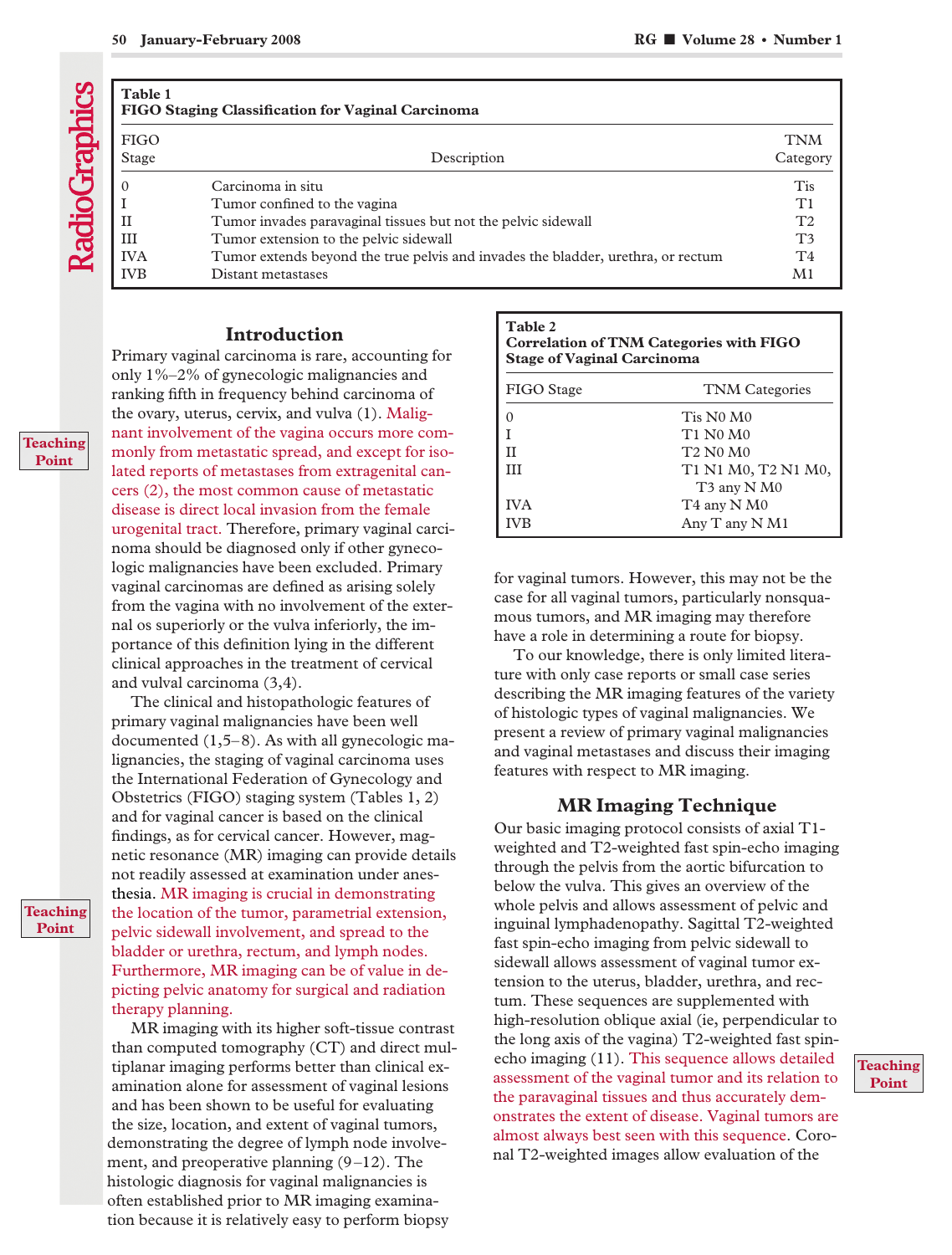pelvic sidewall in larger tumors. We do not routinely use intravenous gadolinium contrast material because paravaginal tissue often enhances avidly, thus reducing the conspicuity between the tumor and other structures.

# **Squamous Cell Primary Vaginal Carcinoma**

# **Clinical Features**

Squamous cell carcinoma accounts for 85%–87% of primary vaginal cancers, occurring predominantly in postmenopausal women (peak age 60 years) who usually present with painless vaginal bleeding (65%–80%), abnormal discharge (30%), urinary symptoms (20%), pelvic pain  $(15\% - 30\%)$ , or a feeling of a mass within the vagina (10%) or are asymptomatic  $(10\%-27\%)$  (6). Squamous carcinoma of the vagina is associated with human papilloma virus and vaginal intraepithelial neoplasia, and up to 30% of patients have a history of intraepithelial or invasive carcinoma of the cervix or vulva. Up to 10% of patients have a history of vaginal radiation therapy for cervical carcinoma (13).

Primary vaginal squamous cell carcinoma most commonly occurs in the upper third of the vagina on the posterior wall (8). It tends to spread early, by direct invasion of the bladder and urethra anteriorly and the rectum posteriorly. One-third of patients have pelvic or groin lymph node involvement at diagnosis owing to early spread through the blood and lymphatics (14).

# **Treatment and Prognosis**

Treatment is variable, with superficial carcinomas at the vaginal vault or in the posterior fornix being treated with radical vaginectomy (with radical hysterectomy if the uterus is present) and pelvic lymphadenectomy (15). Tumors in the lower third are treated with radical excision and inguinal lymphadenectomy. Deeply infiltrative tumors are best treated with radiation therapy, which offers vaginal preservation and preservation of the bladder and anal sphincters. Various chemotherapy regimens are used to treat metastatic disease. Primary vaginal carcinoma has a 5-year survival of about 80% for stage I or II disease, falling to 20% for stage III or IV tumors (9).

Most recurrences occur within a year and have a poorer prognosis. Lesions of the upper third tend to recur locally; those of the lower third tend to recur at distant sites and the pelvic sidewall.

# **MR Imaging Appearances**

Macroscopically, the most common patterns of presentation of primary vaginal squamous cell carcinoma are an ulcerating lesion (50%), a fungating mass (30%), or an annular constricting mass (20%) (16). The pattern of appearance of disease at MR imaging correlates well with this macroscopic pattern of disease, with tumors appearing as an ill-defined, irregular, diffuse mass (the ulcerating pattern of disease); a well-defined lobulated mass (the fungating pattern of disease); or a circumferential thickening (the annular constricting pattern of disease). The exophytic tumors are associated with a significantly better prognosis than the infiltrative ones (16–18). This may be due to the fact that exophytic tumors tend to grow more superficially, while ulcerative ones are more likely to invade subvaginal tissue and therefore metastasize (15,17).

At MR imaging, squamous cell carcinomas are best seen with T2-weighted sequences. They appear as a mass of homogeneous intermediate signal intensity (higher than that of muscle, lower than that of fat) that can be appreciated as separate from the low signal intensity of the vaginal wall; therefore, its location and extent can be accurately assessed with high-resolution T2 weighted imaging (9). Some tumors may contain high-signal-intensity foci, and this should raise the possibility of the tumor being a poorly differentiated squamous cell carcinoma, with the highsignal-intensity foci representing tumoral necrosis (19). If this appearance is seen, then an adenosquamous carcinoma, mucinous adenocarcinoma, or metastases from the cervix or uterus should be considered (20).

At T1-weighted imaging, squamous cell carcinoma appears as an isointense to muscle lesion, and its presence can be appreciated only when the lesion is large enough to alter the vaginal contour.

MR imaging is used for evaluation of tumor extent and detection of nodal metastasis. For evaluation of nodal disease, either CT or MR imaging can be used, but for evaluation of local tumor extent, MR imaging is the preferred modality due to its superior soft-tissue contrast resolution. Stage I tumors, that is, those limited to the vaginal mucosa, appear as a mass or plaque of tissue of intermediate signal intensity on T2-weighted images, expanding and filling the vagina but with preservation of the low signal intensity of the outer vaginal muscularis layer. However, in stage II, tumor extension into the paravaginal tissue is well delineated on MR images by loss of the low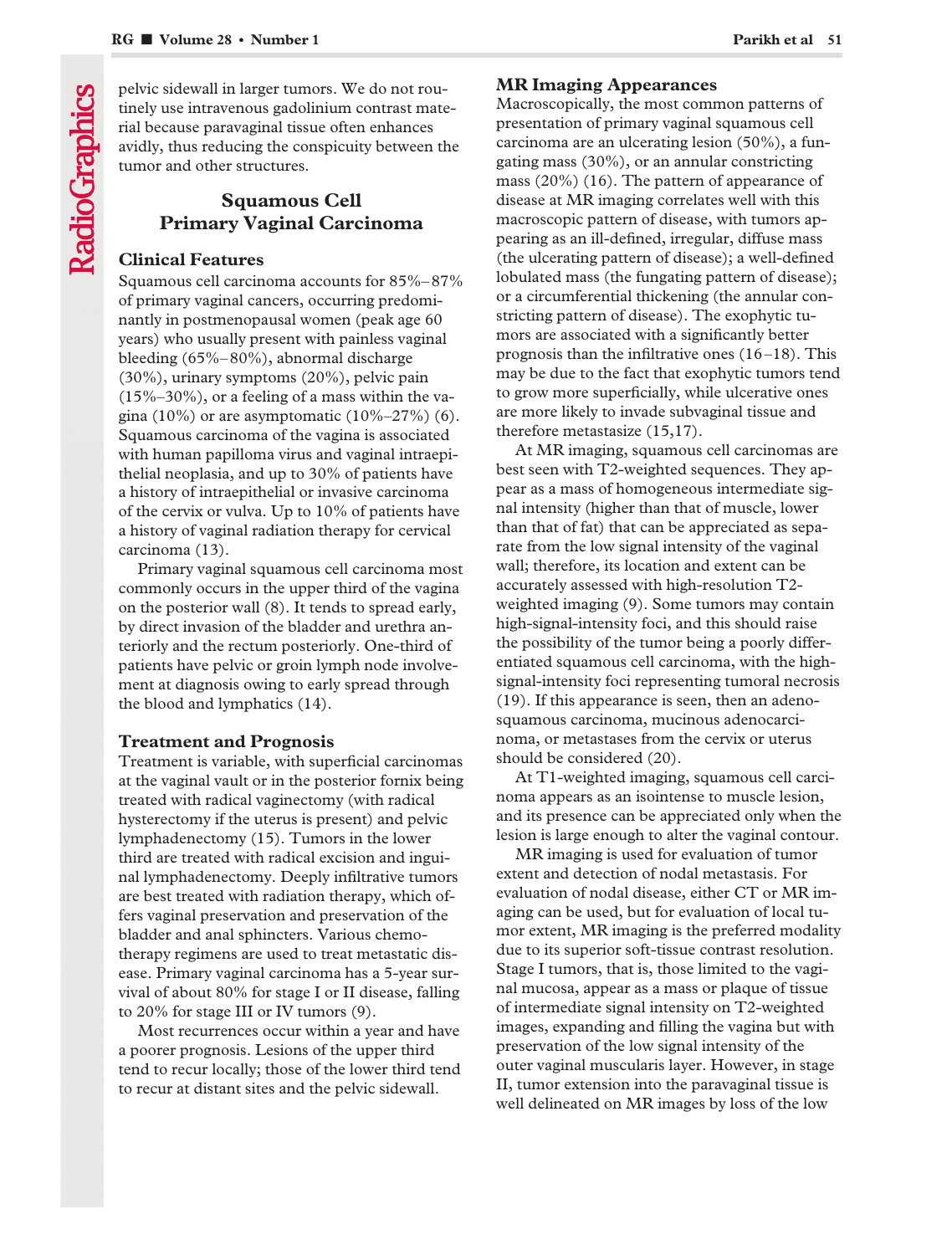

Figure 1. FIGO stage II squamous cell carcinoma in a 29-year-old patient with a fungating vaginal mass. **(a)** Sagittal T2-weighted MR image shows a diffuse, lobulated,  $4 \times 1.4 \times 5.5$ -cm mass arising from the posterior wall of the upper vagina. The mass has intermediate signal intensity relative to that of muscle. Strands of the intermediate-signal-intensity tumor extend through the low-signal-intensity rim of the vaginal muscularis and infiltrate the rectovaginal fat plane (arrow). **(b)** Coronal T2-weighted MR image shows that the mass abuts but does not invade the left lateral vaginal fornix (arrow).

signal intensity of the vaginal muscularis layer (21) (Fig 1).

In stage III, tumor extends laterally to the pelvic sidewall, which is best seen on the axial and coronal images. Tumor involvement of sidewall musculature is best seen on T2-weighted images. The low signal intensity of the sidewall muscle and pelvic floor contrasts with the intermediate signal intensity of the tumor (22) (Fig 2).

Stage IVA disease manifests as invasion of the *mucosa* of the bladder or rectum. The presence of bullous edema is not sufficient evidence to classify a tumor as stage IVA. Invasion through the low signal intensity of the bladder or rectal wall is best evaluated on T2-weighted images. In addition to loss of the intervening vesicovaginal fat plane or the rectovaginal septum, tumor infiltration of the bladder or rectum is seen (Fig 3) (23). In stage IVB, disease spreads beyond the pelvis and may involve the peritoneum and small or large bowel loops (Fig 4). The most common sites of distant metastases are the lung, liver, and bone.

MR imaging may be used in evaluating complications of the disease and treatment, such as vesicovaginal or rectovaginal fistulas. This is best demonstrated on sagittal or axial sections from high-resolution T2-weighted or short inversion time inversion-recovery (STIR) imaging. MR imaging is also valuable in differentiating between

tumor and scar tissue in patients in whom recurrent disease is suspected. This can be difficult, but scar tissue appears as low signal intensity, whereas tumor demonstrates intermediate to high signal intensity on T2-weighted images. Furthermore, tumor may have a masslike appearance. Enhancement after intravenous administration of gadolinium contrast material may also help, but inflammatory change in scar tissue may also enhance and require a biopsy (24).

# **Nonsquamous Primary Vaginal Carcinomas**

Non–squamous cell carcinomas account for 15% of all primary vaginal carcinomas. They manifest at an earlier stage, in a younger subset of patients, and have better prognostic outcomes than primary squamous vaginal carcinoma (19,25,26). They are more likely to recur than squamous cell carcinomas. There is little data available on the time frame for recurrence of nonsquamous primary vaginal carcinomas, with a wide range documented from between 1 and 7 years from manifestation of the primary tumor.

#### **Adenocarcinoma**

Adenocarcinomas account for 9% of primary vaginal carcinomas (13). They typically occur in younger women aged 14–21 years (peak age, 19 years). In these younger women, primary vaginal adenocarcinoma is thought to arise from areas of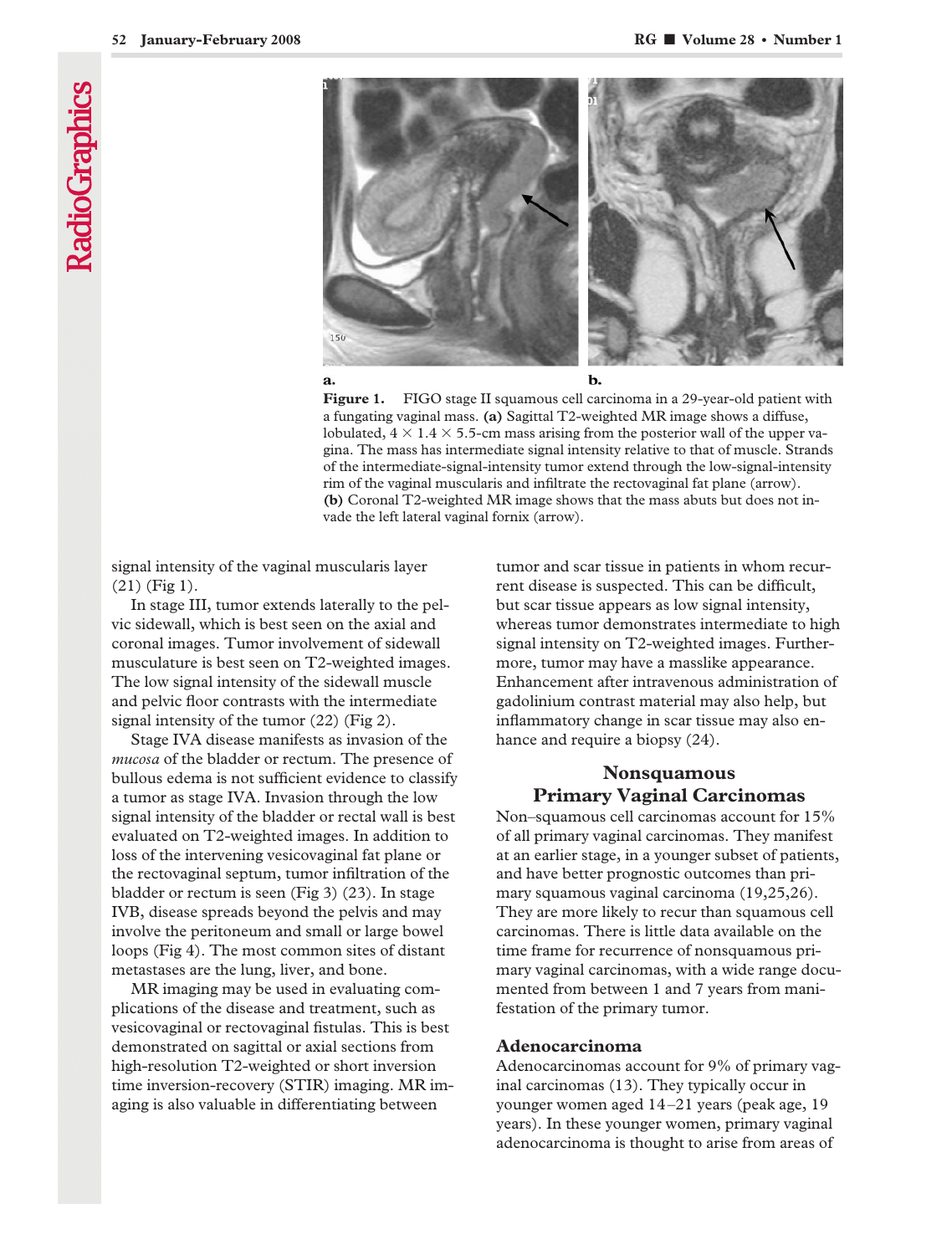

**Figure 2.** FIGO stage III squamous cell carcinoma in a 73-year-old patient with postmenopausal bleeding. **(a)** Coronal T2-weighted MR image shows irregular circumferential thickening of the vaginal vault that has intermediate signal intensity and extends to the left levator sling (arrowhead). **(b)** Axial T1-weighted MR image shows that the mass is hypointense relative to fat and isointense relative to muscle. There is extension to the parametrium (arrow).



Figure 3. FIGO stage IVA squamous cell carcinoma in an 84-year-old patient with postmenopausal bleeding. (a) Sagittal T2-weighted MR image shows an irregular,  $6 \times 4 \times 9$ -cm, intermediate-signal-intensity mass that arises from the anterior and right lateral walls of the vagina and extends from the vault to the introitus. **(b)** Axial T2 weighted MR image shows that the mass (arrow) extends laterally to the right and left levator ani muscles. **(c)** Coronal T2-weighted MR image shows invasion of the base of the bladder (arrow).



**Figure 4.** FIGO stage IVB squamous cell carcinoma in a 70-year-old patient with postmenopausal bleeding. **(a)** Coronal T2-weighted image shows a bulky, diffuse, irregular,  $8 \times 9 \times 11$ -cm mass of low to intermediate signal intensity arising from the vagina. The tumor extends to the pelvic sidewall and bladder and obstructs the left distal ureter (arrow). It contains multifocal areas of high signal intensity (arrowheads) that may represent fluid or mucin from tumoral necrosis. **(b)** Sagittal T2-weighted image shows that the mass infiltrates the sigmoid colon (arrow).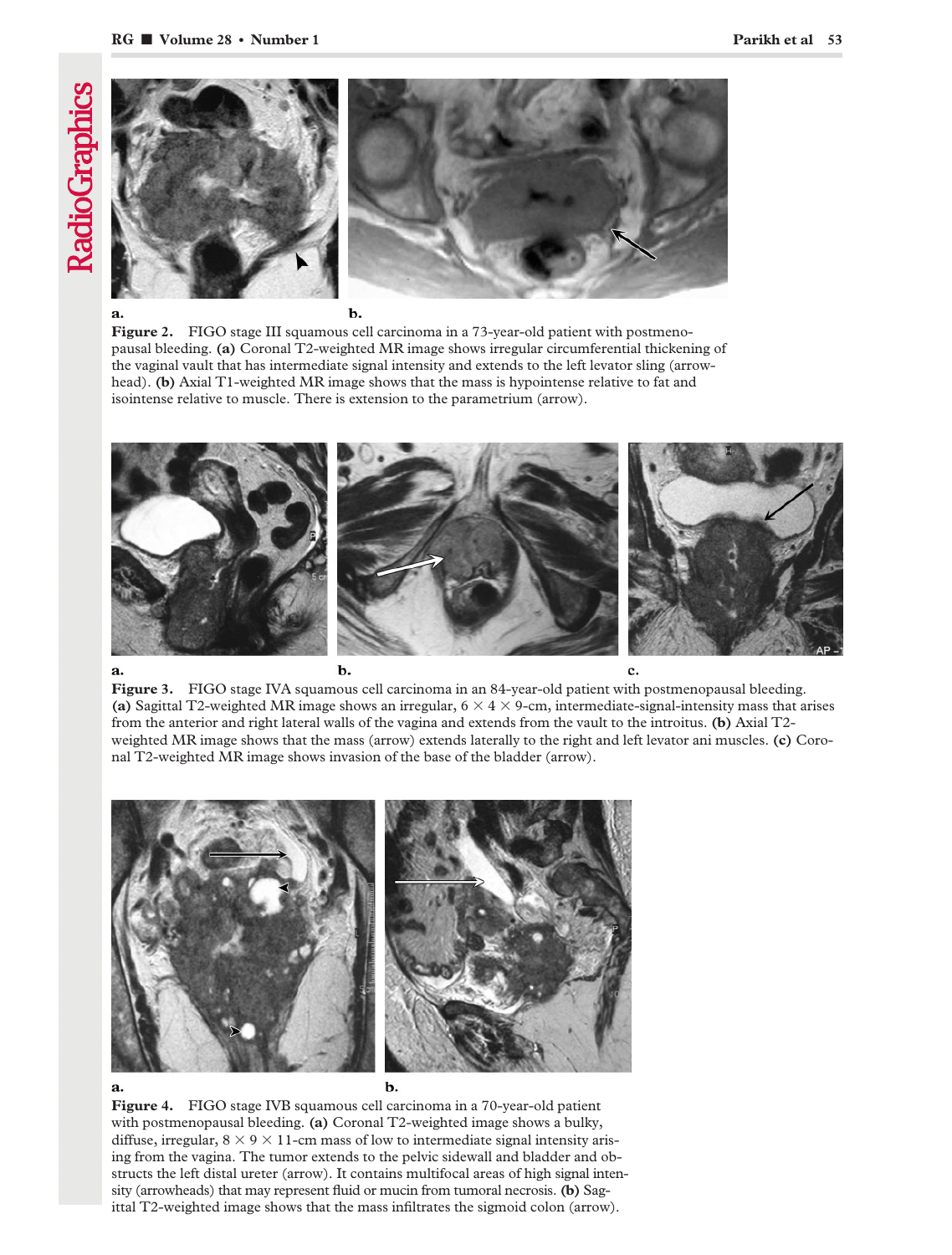



b.

**Figure 5.** FIGO stage I adenocarcinoma in a 62-year-old patient with a history of vaginal adenocarcinoma treated with chemotherapy and radiation therapy who presented with postmenopausal bleeding. The patient had no history of exposure to diethylstilbestrol; adenocarcinoma in this age group is thought to be a clear cell histologic subtype. (a) Sagittal T2-weighted MR image shows a homogeneous,  $3 \times$  $1 \times 3.5$ -cm, high-signal-intensity plaque arising from the upper posterior wall of the vagina (arrow). **(b)** Axial T2-weighted MR image shows no loss of the rectovaginal fat plane (arrow).

vaginal adenosis but may also arise in foci of endometriosis, wolffian rest remnants, and periurethral glands (26). Of those women presenting at a younger age, two-thirds have a history of exposure to diethylstilbestrol in utero, dating from the 1950s to the 1970s when diethylstilbestrol was given to mothers at risk for miscarriage (7,25). The pattern of disease seen in older women has been described in the gynecologic oncology literature as primary vaginal clear cell adenocarcinoma that is most likely of müllerian origin (27).

Primary vaginal adenocarcinoma occurs mainly in the upper third and anterior wall of the vagina, although there have been case reports in the pathology literature of tumor arising from the posterior wall (28). Macroscopically, primary vaginal adenocarcinoma appears as a polypoid, papillary, plaquelike, or ulcerated lesion (29). The appearances of primary vaginal adenocarcinoma at MR imaging have been described as a bulky lobulated vaginal mass or diffuse circumferential thickening of the vaginal wall (25,30), appearances that are compatible with a macroscopic polypoid or papillary lesion. Primary vaginal adenocarcinoma appears homogeneously hyperintense on T2-weighted images and isointense to muscle on T1-weighted images (23,25,30,31) (Fig 5). Owing to the intrinsic high signal intensity of this epithelial tumor with T2-weighted sequences, MR imaging can demonstrate the low signal intensity of the vaginal wall and can therefore accurately demonstrate invasion into the paravaginal tissues (30).

### **Melanoma**

Primary vaginal malignant melanoma accounts for less than 0.5%–2% of melanomas in women and less than 3% of all vaginal malignancies (31), vulval melanomas being more common (7). Malignant melanoma of the vagina is a disease of postmenopausal women, with 75% of women being over 50 years of age (32). Primary vaginal melanoma may arise anywhere in the vagina with a predilection for the lower third (7) and for the anterior and lateral walls (31). Macroscopically, primary vaginal melanoma appears as a brownish to black, soft mucosal or submucosal nodular, pedunculated papillary or lobulated mass (27). Ulceration and necrosis are often present, mimicking squamous cell carcinoma (27,33). Malignant melanoma is usually pigmented but may be devoid of pigment (amelanotic melanoma) and can contain both pigmented and nonpigmented lesions in a zosteriform pattern (34). Amelanotic melanoma accounts for only 5% of primary vaginal melanomas (27).

MR imaging features of melanomas in the head have been widely investigated and consist of high signal intensity on T1-weighted images and low signal intensity on T2-weighted images (35), this appearance being attributed to the paramagnetic effects of melanin and methemoglobin from intratumoral necrosis or hemorrhage. Melanin shortens T1 and T2 relaxation times, resulting in high signal on T1-weighted images and low signal on T2-weighted images. Although reported, MR imaging features of vaginal melanomas are few in number and differ somewhat from typical MR imaging findings in the head, varying according to the melanin concentration and presence of hemorrhage.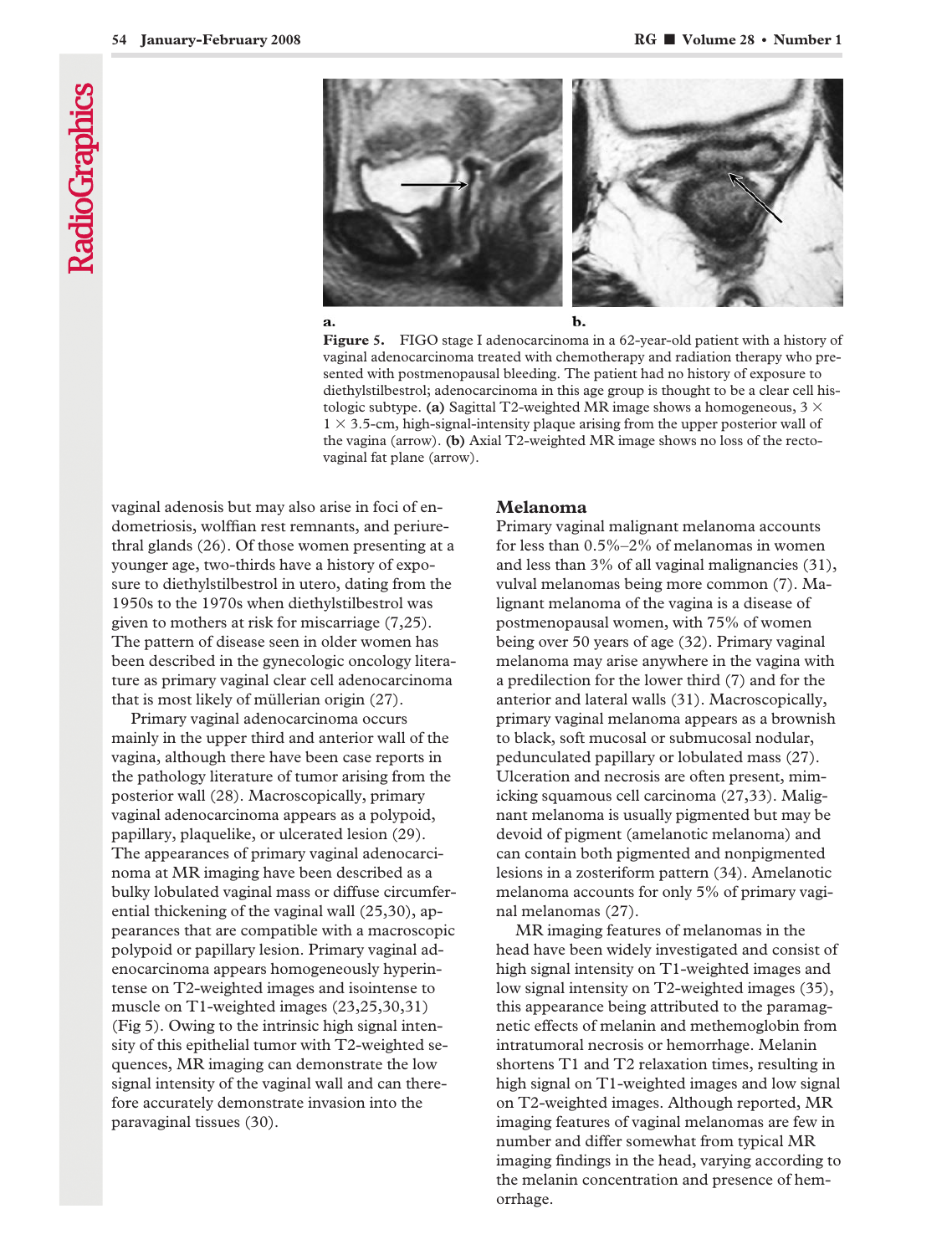# **RadioGraphics**



**Figures 6, 7. (6)** FIGO stage I melanoma in a 60-year-old patient with postmenopausal bleeding. **(a)** Sagittal T2-weighted MR image shows a 4.5  $\times$  3  $\times$  2.6cm, lobulated, homogeneous mass of intermediate signal intensity, which arises from the anterior and posterior walls of the vagina and extends its entire length from the vault to the introitus. **(b)** Axial T2-weighted MR image shows that the low-signal-intensity rim of the vaginal wall is intact (arrow). **(7)** FIGO stage IVA melanoma in a 70-year-old patient with postmenopausal bleeding. **(a)** Sagittal T2 weighted MR image shows a bulky, heterogeneous, 3.7  $\times$  2.5  $\times$  2.8-cm mass of intermediate signal intensity, which arises from the lower third of the posterior wall of the vagina. The mass extends posteriorly to the anterior wall of the rectum (arrow) and laterally to the levator ani muscles. **(b)** Axial T1-weighted MR image shows that the predominantly low-signal-intensity mass has a center of slightly higher signal intensity (arrow), a finding suggestive of melanin content.

For this reason, some primary vaginal melanomas appear as typical high-signal-intensity lesions on T1-weighted images with low signal intensity on T2-weighted images (36,37) (Fig 6) or as intermediate to high signal intensity on T1 weighted images and intermediate to high signal intensity on T2-weighted images (32,34,36,37) (Fig 7), the signal intensity of most tumors on T2-weighted images being higher than that of the adjacent muscles on T1-weighted images. Amelanotic melanomas appear as low signal intensity on T1-weighted images and intermediate to high signal intensity on T2-weighted images (7). Therefore, the absence of high signal intensity on T1-weighted images should not preclude the diagnosis of malignant melanoma (10,36). Melanomas are much more clearly demonstrated on fatsuppressed images with brighter signal as the dynamic range becomes narrower, allowing detection of subtle differences (38).

# **Leiomyosarcoma**

Sarcomas account for less than 3% of primary vaginal malignancies. Primary vaginal leiomyosarcoma, a tumor of smooth muscle origin, is the most common vaginal soft-tissue sarcoma in adults (27). It accounts for less than 2% of all primary vaginal cancers, with a wide age range of 25–86 years (39), and may occur after radiation therapy to the genital tract. Primary vaginal leiomyosarcoma is thought to originate from the rectovaginal septum, mainly involving the upper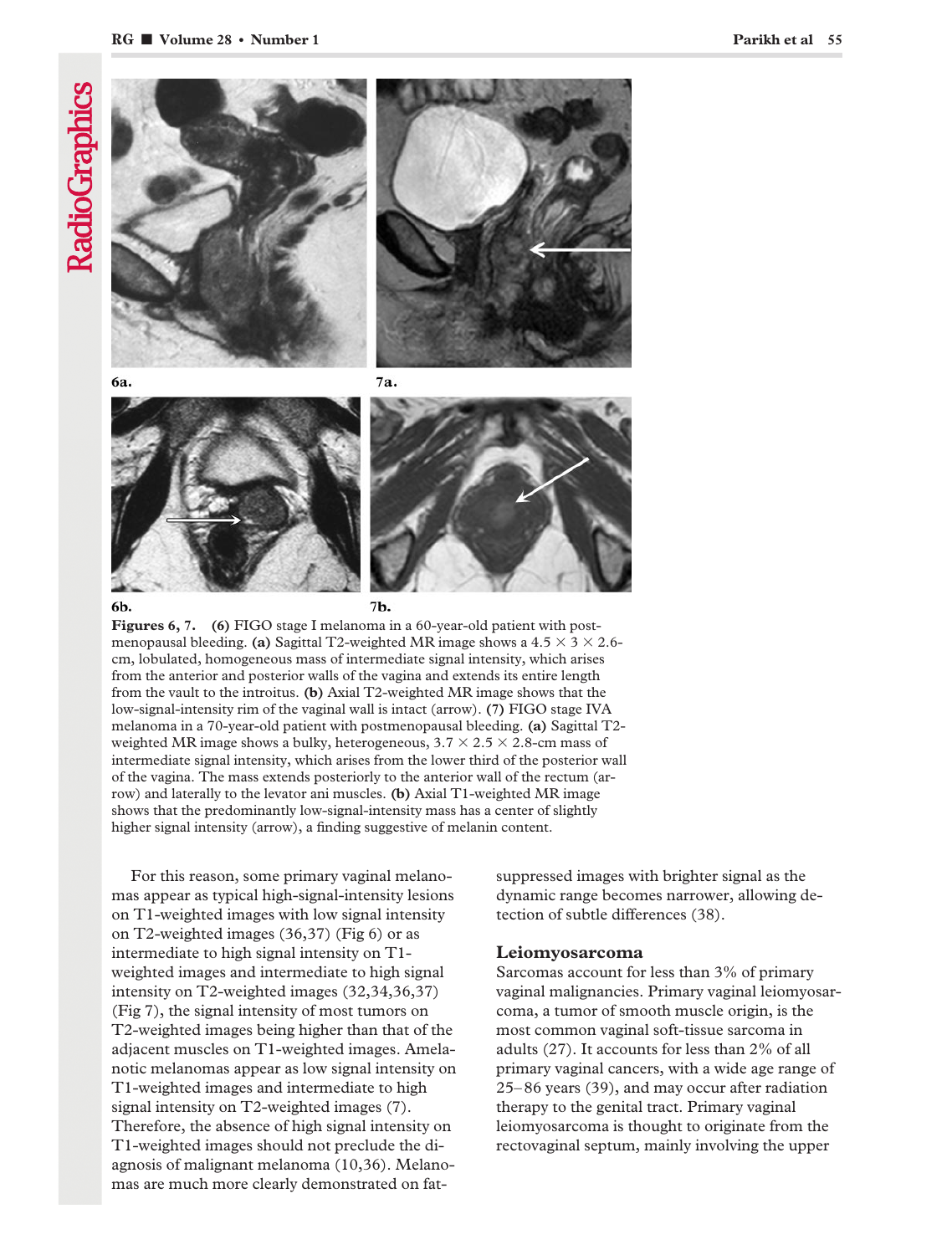



**Figure 8.** FIGO stage II leiomyosarcoma in a 58-year-old patient with a vaginal mass who previously underwent transvaginal excision of a rectovaginal leiomyosarcoma. (a) Sagittal T2-weighted MR image shows a  $3.5 \times 2 \times 1.5$ -cm, lobulated, well-circumscribed, multiseptate mass of intermediate to high signal intensity, which arises from the anterior wall of the upper vagina, invading the paravaginal tissues but not extending to the pelvic sidewall. **(b)** Axial T2-weighted MR image shows the intermediate-signal-intensity lobulated mass arising from the upper anterior wall of the vagina with an intact rectovaginal septum (arrow).

vagina and grossly appearing as a bulky submucosal lesion. The biologic activity of vaginal leiomyosarcoma is similar to that of uterine leiomyosarcoma (27,40).

At MR imaging, primary uterine leiomyosarcomas are described as heterogeneous masslike lesions with areas of high T2-weighted signal intensity corresponding to cystic necrosis in the tumor and pockets of high T1-weighted signal intensity corresponding to acute hemorrhage (41). The limited reports of vaginal leiomyosarcomas suggest that they may have a similar range of appearances on MR images to leiomyosarcoma elsewhere. A case report of the MR imaging features of vaginal metastases from uterine leiomyosarcoma describes an indistinct heterogeneous mass in the vagina with intermediate to high signal intensity on T2-weighted images and low to intermediate signal intensity on T1-weighted images (37). A case report of vaginal leiomyosarcoma describes an irregular, locally infiltrative mass with high signal intensity on T2-weighted images and a heterogeneous appearance with areas of necrosis and hemorrhage (42) (Fig 8).

The first case report referred to (37) describes a case of vaginal metastases from uterine leiomyosarcoma as showing early peripheral enhancement with gadolinium with progressive heterogeneous fill-in of the lesion on delayed images, and the other authors described primary vaginal leiomyosarcomas as showing diffusely heterogeneous enhancement with gadolinium owing to the presence of areas of necrosis or hemorrhage (42), further suggesting that vaginal metastases from uterine leiomyosarcoma and primary vaginal

leiomyosarcoma show similar enhancement characteristics with gadolinium on postcontrast MR images. The case in our series also underwent imaging with STIR sequences—to our knowledge, the appearance of primary vaginal leiomyosarcoma with this sequence has not been reported. The tumor showed very high signal intensity on STIR images, similar to the appearance of skeletal metastases from uterine leiomyosarcoma (43).

#### **Spindle Cell Synovial Sarcoma**

Primary vaginal synovial cell sarcoma is rarer than primary vaginal leiomyosarcoma. It is an aggressive soft-tissue tumor arising from mesenchymal or epithelial cells. Although the clinical and pathologic features of vaginal synovial sarcoma have been well documented (44,45), our review of the literature revealed that the MR imaging features have not been documented, to our knowledge.

However, the MR imaging features of synovial sarcoma of the extremities are well described (46,47). Such tumors have been described as well-defined ovoid or lobulated masses that cause displacement of adjacent structures rather than invasion. Lesions are hyperintense on T2 weighted images, with larger lesions showing considerable inhomogeneity secondary to necrosis and cystic components and smaller lesions having predominantly homogeneous signal intensity. Lesions appear as heterogeneous signal intensity on T1-weighted images and demonstrate early heterogeneous enhancement with gadolinium contrast material (46).

Our case of primary vaginal synovial sarcoma (Fig 9) showed a similar pattern, appearing as a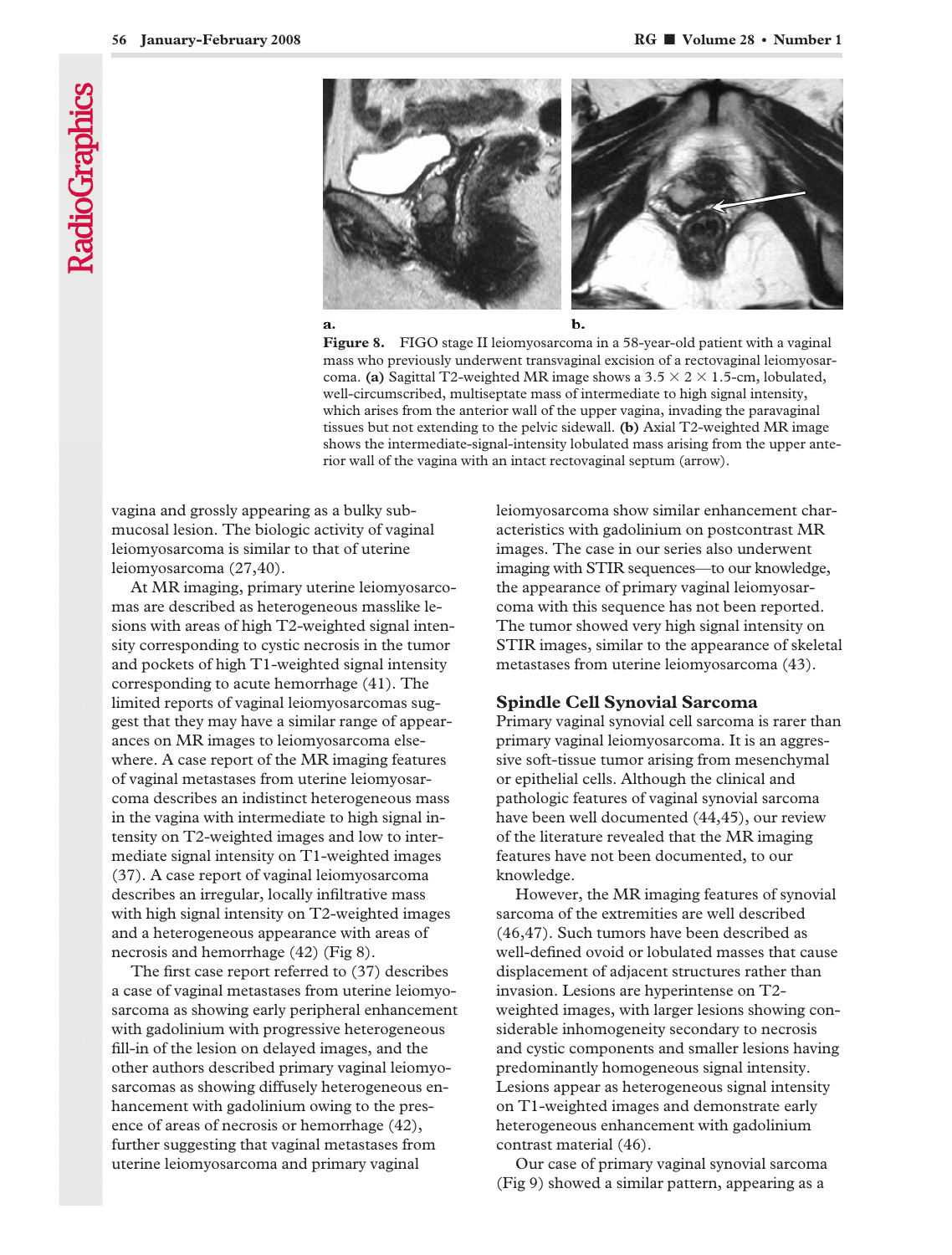

#### c.

d.

**Figure 9.** Spindle cell synovial sarcoma in a 50-year-old patient with a history of uterine carcinosarcoma who presented with a vaginal mass. Although the tumor was FIGO stage I at initial imaging **(a, b)**, imaging performed 8 months later showed progression to FIGO stage III **(c, d)**. **(a)** Sagittal T2-weighted MR image shows a well-circumscribed lobulated mass of very high signal intensity that fills the entire length of the vagina, with multifocal areas of low-signal-intensity necrosis within it. **(b)** Axial T2-weighted MR image shows the tumor expanding and filling the vagina with the low-signal-intensity rim of the vaginal wall remaining intact. **(c)** Coronal T2 weighted MR image shows the tumor breaching the right levator sling (arrow) and extending to the right ischioanal fossa. **(d)** Axial T2-weighted MR image shows the tumor extending 180° around the rectum but not invading it. These tumors tend to displace rather than invade adjacent structures.

well-circumscribed very high-signal-intensity mass with focal areas of low signal intensity within it on T2-weighted images (Fig 9a, 9b) and as a heterogeneous intermediate-signal-intensity mass on T1-weighted images. The tumor displaced rather than invaded tissues planes as the disease progressed (Fig 9c, 9d).

# **Other Primary Vaginal Malignancies**

There are other histologic subtypes of adult primary vaginal carcinomas such as paragangliomas and lymphoma, but these subtypes are rare (7,48,49). In children, vaginal sarcoma botryoides (embryonal rhabdomyosarcoma) is a rare aggressive tumor occurring in girls (peak age, 3 years). This appears as a grapelike mass with very high signal intensity on T2-weighted MR images. Vaginal endodermal sinus tumor (yolk sac tumor) is another very rare type of adenocarcinoma, classified as a germ cell tumor with a peak incidence of 10 months.

# **Lymph Node Involvement**

The lymph node drainage pattern of the vagina is such that lesions of the upper and middle thirds drain to the pelvic obturator nodes, internal and external iliac nodes, and paraaortic nodes and lesions of the lower third drain to the inguinal nodes. Posterior wall lymphatics communicate with rectal lymphatics and drain to the inferior gluteal, sacral, and rectal nodes. Disease progression or lesions involving the whole length of the vagina may involve both the inguinal and iliac nodal groups. This pattern of nodal involvement is reflected in the MR imaging appearances of vaginal malignancies (50).

# **Vaginal Metastases**

Secondary malignancies of the vagina are far more common than primary tumors and account for more than 80% of all vaginal tumors (13).

# **Teaching Point**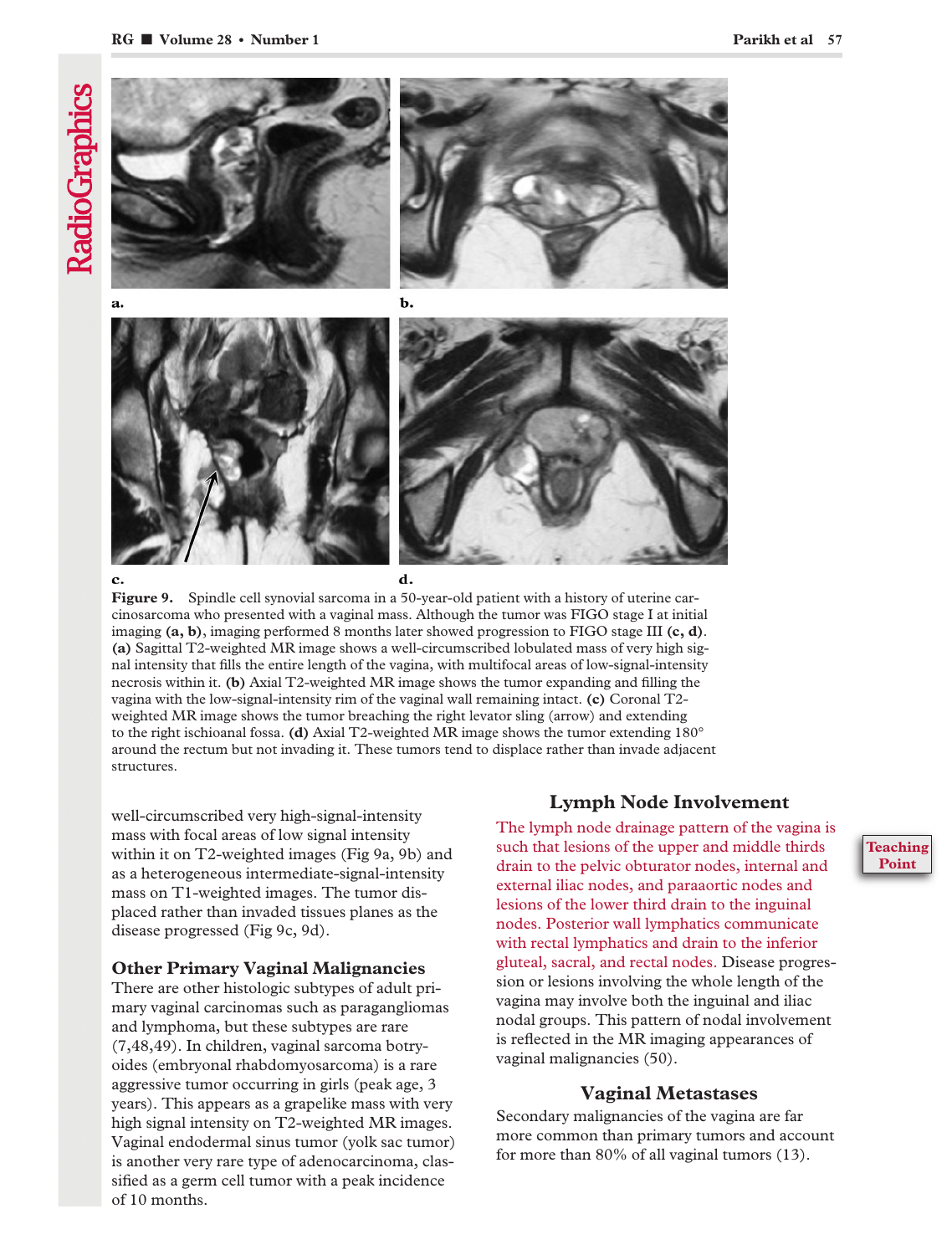**RadioGraphics** 



**Figure 10.** Vaginal metastases (skip lesions) in a 63-year-old patient with treated squamous cell carcinoma of the cervix who presented with an irregular mass at the vaginal vault. **(a)** Sagittal T2 weighted MR image shows an ill-defined intermediate-signal-intensity mass in the vaginal vault that bulges posteriorly into the rectovaginal septum (arrow). This is a typical site for recurrence of squamous cell cervical carcinoma. **(b)** Axial T2-weighted MR image shows a second ill-defined intermediate-signal-intensity mass in the lower third of the vagina abutting the left anterolateral wall of the anal canal (arrow). Although this is an uncommon site for metastases from a primary tumor, such skip lesions in the lower third of the vagina are found in recurrent disease.

The majority of vaginal metastases occur through direct contiguous spread from malignancies from adjacent tumors. Remote vaginal metastases may occur through lymphatic or hematogenous spread. The most common malignancies to metastasize to the vagina are ovarian, cervical, endometrial, and rectal cancer. There have been isolated reports of metastases from extragenital cancers, from adenocarcinoma of the colon, breast, pancreas, and small bowel (2).

Seventy-five percent of squamous vaginal metastases arise from the cervix and 14% from the vulva (51,52). Of the vaginal metastases that are adenocarcinomas, 92.5% of lesions in the upper third and anterior wall arise from the upper genital tract, while 90% of lesions in the lower third and posterior wall arise from the gastrointestinal tract (52). Eighty percent of vaginal metastases occur within the first 3 years after the primary tumor, and 67% occur after surgical removal of the primary lesion. Disseminated metastatic disease is frequently present in patients with vaginal metastases and therefore the prognosis is extremely poor. As a general rule, the MR imaging features of metastases to the vagina mimic the MR imaging features of the primary tumor, and T2-weighted MR imaging best delineates the extent of disease within and beyond the vagina.

# **Metastases from Gynecologic Malignancies**

Cervical cancer commonly involves the vagina, and FIGO staging of cervical cancer includes involvement of the vagina. The proximal two-thirds of the vagina is most commonly invaded. Rarely in more advanced cervical cancer, the distal third of the vagina is affected. Spread to the vagina is by direct contiguous spread. Skip lesions in the vagina may be seen in recurrent cervical cancer (Fig 10), in which case lesions may be seen in the distal vagina. Patterns of involvement of the vagina follow the growth pattern of the primary cervical cancer (eg, as a masslike lesion or as an infiltration along the vaginal wall). The signal intensity of vaginal disease is typically intermediate to high on T2-weighted MR images and low on T1 weighted MR images (Fig 11).

Vaginal involvement in uterine cancer is uncommon and occurs in advanced disease (FIGO stage IIIB uterine cancer). This occurs either with direct extension of tumors from the uterus or from metastatic disease (ie, from tumor seeding from the uterus into the vagina). Therefore, it is important when staging endometrial cancer with MR imaging that the vagina is examined to look for metastatic spread if there is not direct extension of disease. Rarely, endometrial cancer may spread into the peritoneal cavity and involve the peritoneal reflection on the vaginal fornix; however, this is more common in ovarian cancer. Most metastases are endometrial adenocarcino-

**Teaching Point**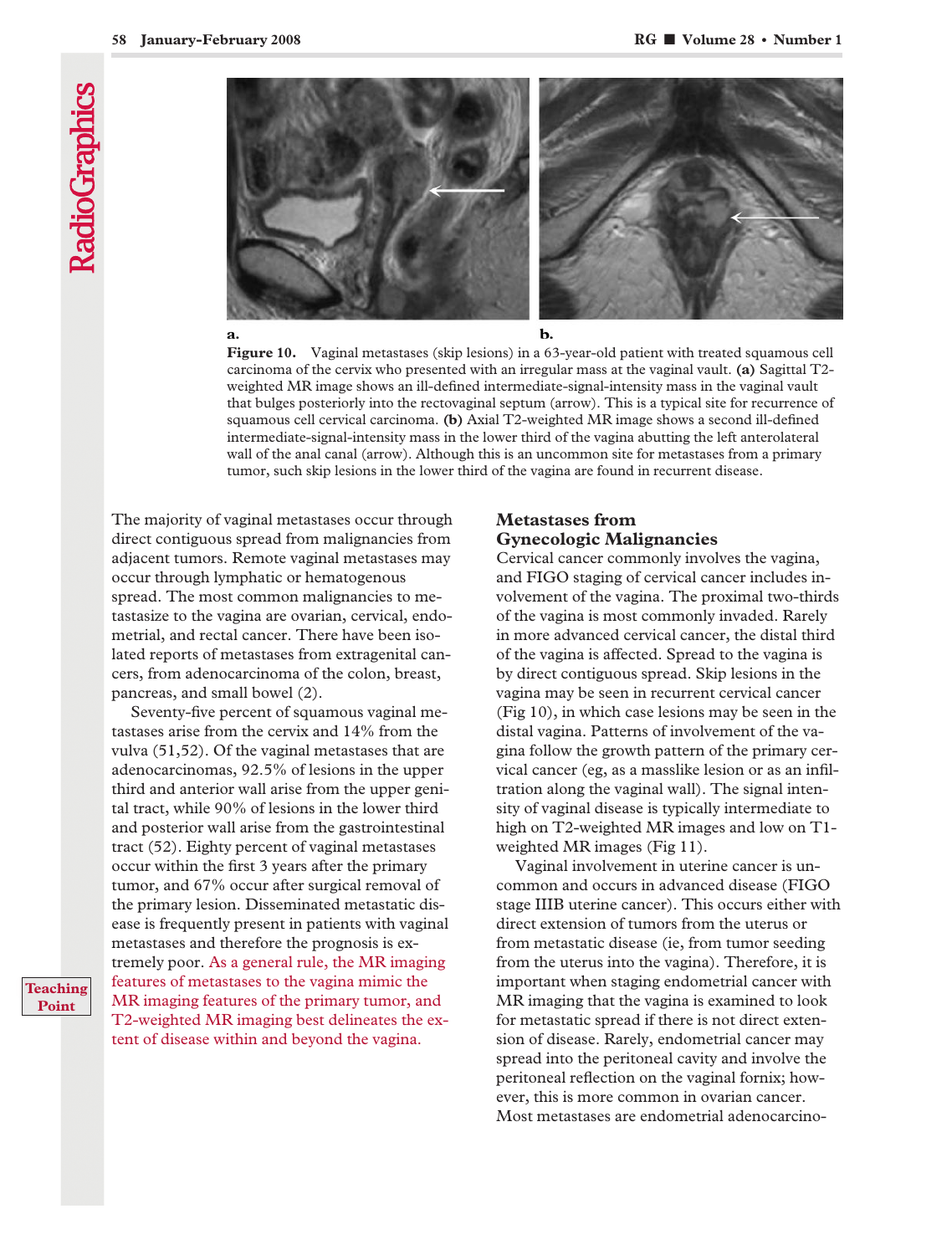

Figure 11. Vaginal metastasis from squamous cell carcinoma of the cervix in a 79-year-old patient with a bulky vaginal mass and urinary symptoms. The patient was found to have stage IIIB poorly differentiated squamous cell carcinoma of the cervix. (a) Sagittal T2-weighted MR image shows a well-defined, bulky,  $6 \times 9 \times$ 6-cm mass that arises from the cervix and extends to the lower uterine segment and the lower third of the vagina. **(b)** Axial T2-weighted MR image shows the mass bulging into the posterior wall of the bladder but not invading it (arrow).



**Figure 12.** Vaginal metastasis in an 83-year-old patient with a history of endometrioid adenocarcinoma of the endometrium who presented with a recurrent mass in the vaginal vault. **(a)** Sagittal T2-weighted MR image shows a 2.6  $\times$  2  $\times$ 3-cm, ill-defined, intermediate-signal-intensity mass in the left vaginal vault. The patient previously underwent hysterectomy and bilateral salpingo-oophorectomy. **(b)** Axial T2-weighted MR image shows tumor extension to the paravaginal tissues. There is no invasion of the left levator sling, and the fat planes between the mass and the bladder and rectum are preserved.

mas, which appear as ill-defined heterogeneoussignal-intensity masses on T2-weighted MR images and low signal intensity on T1-weighted MR images (Fig 12). The vagina is one of the most common sites for recurrent endometrial cancer (53). This typically occurs at the vaginal vault. Vaginal metastases from uterine leiomyosarcomas and carcinosarcomas have a similar appearance to the primary tumor from which they have spread (37,51).

Ovarian cancer spread by peritoneal spread and involvement of the vagina occurs when disease invades from the peritoneal cavity into the vagina. This most commonly occurs at the vaginal vault (ie, at the pouch of Douglas) as this is the dependent part of the peritoneum, allowing tumor seeding to deposit. This occurs in primary and recurrent ovarian cancer. Involvement is best seen on sagittal T2-weighted images. A wide spectrum of histologic subtypes is recognized,

**RadioGraphics**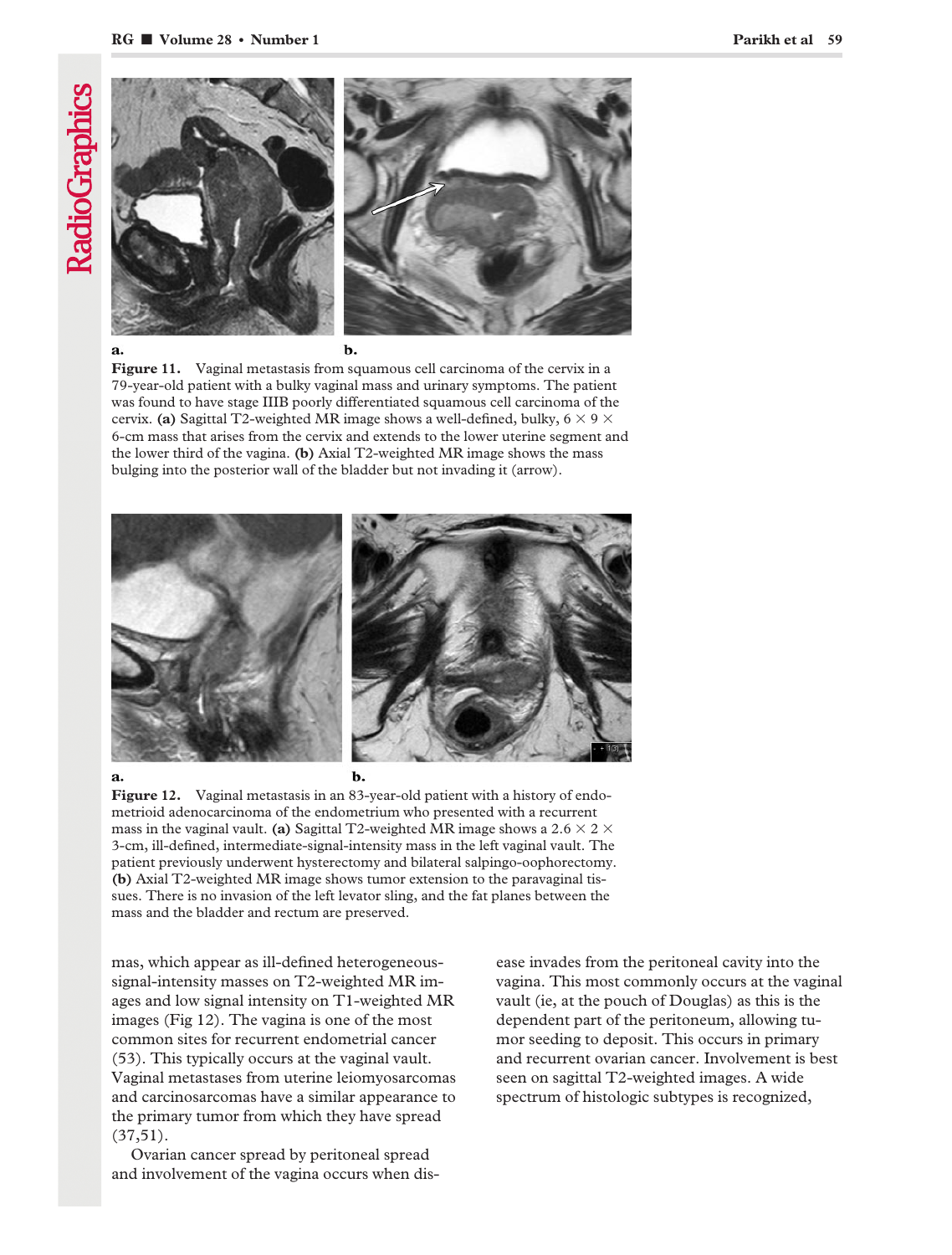

**Figure 13.** Vaginal metastasis in a 54-year-old patient with stage IIIC ovarian adenocarcinoma and pelvic lymph node involvement who presented with a bulky rectovaginal mass. **(a)** Sagittal T2-weighted MR image shows a lobulated, 5.5  $\times$ 3.5-cm, homogeneous, intermediate-signal-intensity mass (arrow), which arises from the upper third of the vagina and invades the anterior wall of the rectum. There is a 3.3-cm right adnexal mass (arrowhead), which represents disease in the right ovary. There is also a bulky fibroid uterus. **(b)** Axial T2-weighted MR image shows that the vaginal mass arises from the right lateral and posterior walls of the fornix (arrow).





 $$ 

**Figure 14.** Vaginal metastasis in a 60-year-old patient with a stage IIIC malignant ovarian mixed müllerian tumor who presented with vaginal bleeding, pneumaturia, and fecal leakage. **(a)** Sagittal T2-weighted MR image shows a 10  $\times$  10  $\times$ 8.5-cm mass arising from the posterior vaginal vault and invading the sigmoid colon superiorly (arrow). The mass has heterogeneous high signal intensity and contains multiple loculi. **(b)** Axial T2-weighted MR image shows that the mass invades the bladder (black arrow), which contains gas (white arrow) as a result of a fistulous connection.

which are reflected in the MR imaging appearances (Figs 13–15) (54).

In patients who have undergone hysterectomy as part of treatment for their gynecologic malignancy, it is not possible at MR imaging to distinguish between a vaginal metastasis from the original primary (ie, cervical, uterine, or ovarian cancer) and a new primary vaginal carcinoma (55).

In such cases, careful review of the clinical history or pathologic findings is required. MR imaging may be used to define the extent of vaginal involvement.

# **Metastases from Nongynecologic Malignancies**

Rectal and bladder cancer may involve the vagina in advanced disease or if there is local relapse af-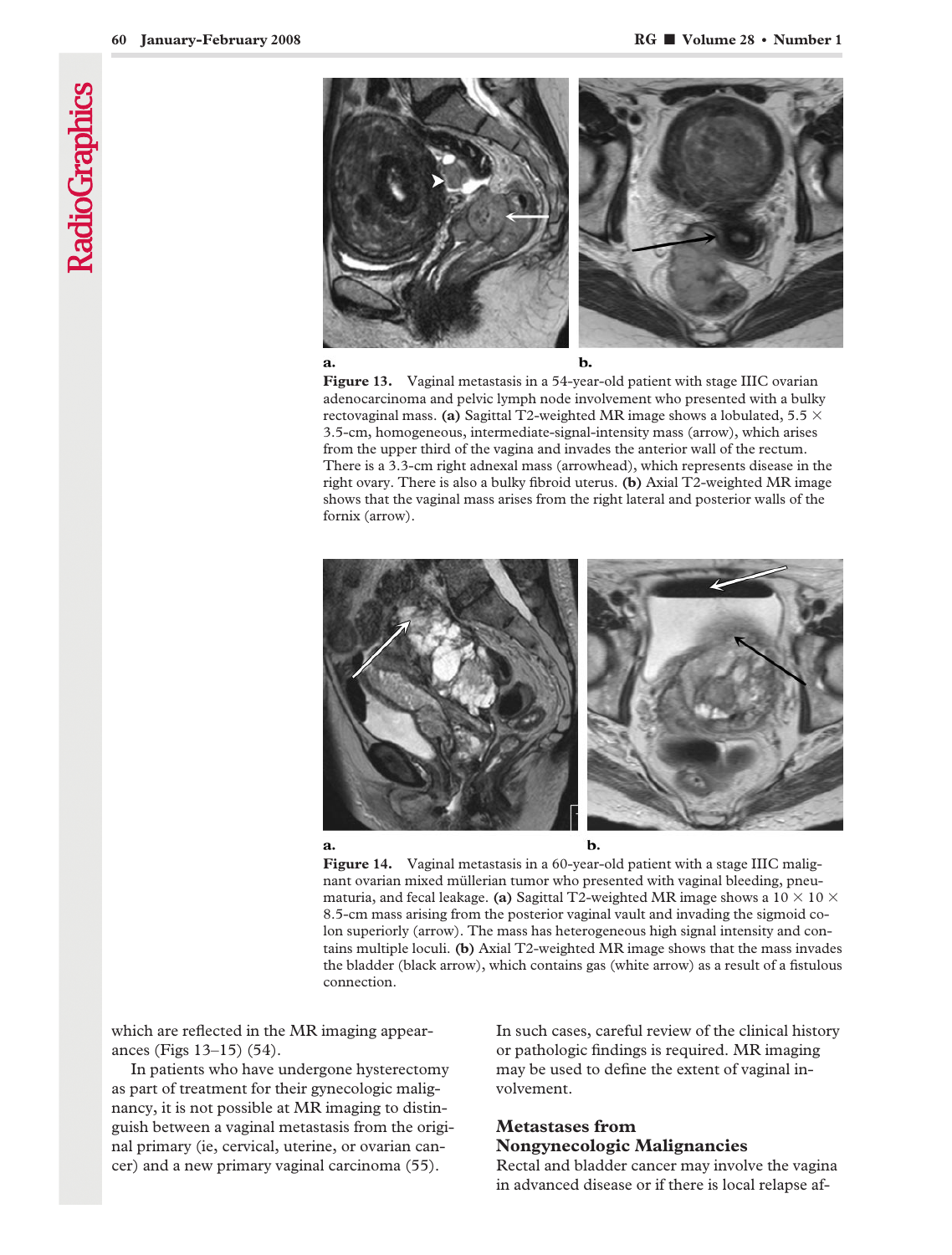

#### a.

b.

**Figure 15.** Vaginal metastasis in a 67-year-old patient with stage IIIC ovarian serous cystadenocarcinoma who presented with intermittent bowel obstruction and vaginal discharge. **(a)** Axial T2-weighted MR image shows a 5-cm intermediatesignal-intensity mass that arises from the left lateral wall of the upper third of the vagina and indents the posterior wall of the bladder. The mass has a cystic component (arrow), which lies adjacent to the rectum and causes a bulge on the left levator sling. There is a satellite tumor nodule in the mesorectum (arrowhead). **(b)** Sagittal T2-weighted MR image shows the mass invading the lower rectum.



**Figure 16.** Vaginal metastasis from rectal adenocarcinoma in a 59-year-old patient with a vaginal mass. The patient had a history of Dukes stage C rectal adenocarcinoma treated with a low anterior resection. **(a)** Sagittal T2-weighted MR image shows an irregular mass of intermediate to high signal intensity invading the posterior vaginal vault (arrow). **(b)** Axial T2-weighted MR image shows the infiltrative, irregular,  $3.2 \times 4$ -cm, intermediate- to high-signal-intensity mass arising from the left pararectal tissues and extending to the posterior vaginal vault (long arrow). The mass extends to the left levator sling (short arrow) and parametrium.

ter treatment. The imaging appearance reflects that of the local tumor. In rectal adenocarcinomas, vaginal involvement appears as fairly welldefined heterogeneous intermediate- to high-signal-intensity masses at T2-weighted MR imaging, depending on their mucinous content (Fig 16), and as homogeneously low-signal-intensity

masses at T1-weighted MR imaging (51). Metastases from extragenital cancers are rare and most commonly occur from adenocarcinoma of the colon and breast (15), with colonic metastases reported to appear as high-signal-intensity masses, similar to adenocarcinoma of the colon.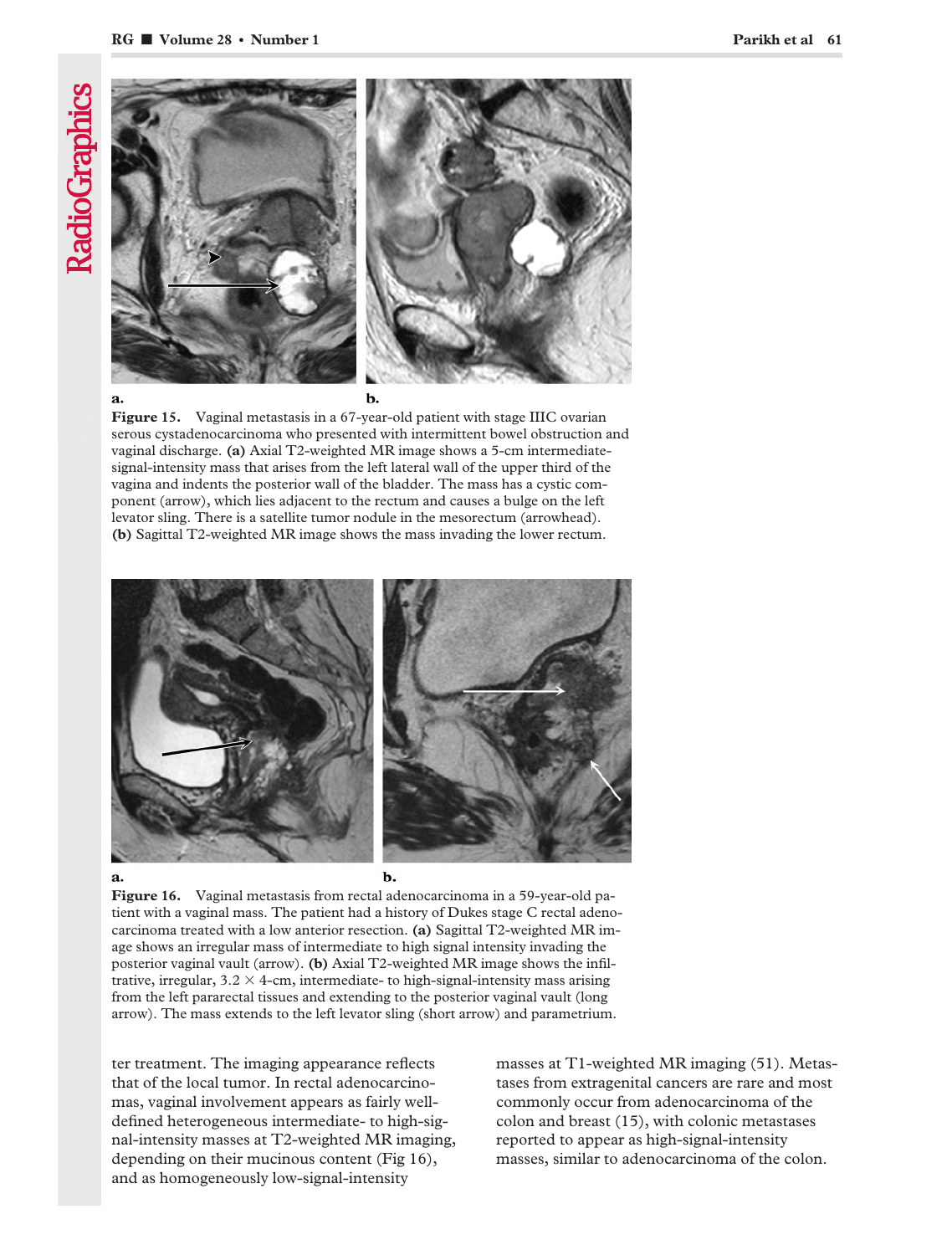# **Conclusions**

The superb soft-tissue contrast resolution of MR imaging depicts the nature of vaginal malignancies. MR imaging allows detailed assessment of the anatomic extent of the disease and also its characteristic appearance, thus assisting in management of the tumor.

**Acknowledgment:** Our sincere thanks to Janet Mac-Donald for her help with obtaining the images used for publication.

#### **References**

- 1. Hatch KD, Fu YS. Cervical and vaginal cancer. In: Berek JS, Adashi EY, Hillard PA, eds. Novak's textbook of gynecology. 12th ed. Baltimore, Md: Williams & Wilkins, 1996; 1111–1153.
- 2. Chagpar A, Kanthan SC. Vaginal metastasis of colon cancer. Am Surg 2001;67:171–172.
- 3. Kim SH, Choi BI, Han JK, et al. Pre operative staging of uterine cervical carcinoma: comparison of CT and MRI in 99 patients. J Comput Assist Tomogr 1993;17:633–640.
- 4. Morgan MA, Mikuta JJ. Surgical management of vulvar cancer. Semin Surg Oncol 1999;17:168– 172.
- 5. Schmidt WA. Pathology of the vagina. In: Fox H, Wells M, eds. Haines and Taylor obstetrical and gynecological pathology. 4th ed. Edinburgh, Scotland: Churchill-Livingstone, 1995; 176–180.
- 6. Dixit S, Singhal S, Baboo HA. Squamous cell carcinoma of the vagina: a review of 70 cases. Gynecol Oncol 1993;48:80–87.
- 7. Crum CP. The female genital tract. In: Kumar V, Abbas A, Fausto N, eds. Robbins and Cotran pathologic basis of disease. 7th ed. Philadelphia, Pa: Saunders, 2004; 1059–1118.
- 8. Al-Kurdi M, Monaghan JM. Thirty-two years experience in management of primary tumours of the vagina. Br J Obstet Gynaecol 1981;88:1145–1150.
- 9. Hawnaur J. Uterine and cervical tumours. In: Husband JE, Reznek RH, eds. Imaging in oncology. 2nd ed. London, England: Taylor & Francis, 2004; 467–496.
- 10. Chang YC, Hricak H, Thurnher S, Lacey CG. Vagina: evaluation with MR imaging. II. Neoplasms. Radiology 1988;169:175–179.
- 11. Siegelman ES, Outwater EK, Banner MP, Ramchandi P, Anderson TL, Schnall MD. High resolution MR imaging of the vagina. RadioGraphics 1997;17:1183–1203.
- 12. Chang SD. Imaging of the vagina. Radiol Clin North Am 2002;40:637–658.
- 13. Merino MJ. Vaginal cancer: the role of infectious and environmental factors. Am J Obstet Gynecol 1991;165(4 pt 2):1255–1263.
- 14. Togashi K, Konishi J. Magnetic resonance imaging in the evaluation of gynecologic malignancy. Magn Reson Q 1990;6:250–275.
- 15. Lindeque BG. The role of surgery in the management of carcinoma of the vagina. Baillieres Clin Obstet Gynaecol 1987;1:319–329.
- 16. Hellman K, Lundell M, Silfversward C, Nilsson B, Hellstrom AC, Frankendal B. Clinical and histopathological factors related to prognosis in primary squamous cell carcinoma of the vagina. Int J Gynecol Cancer 2006;16:1201–1211.
- 17. Perez CA, Grigsby PW, Garipagaoulu M, Mutch DG, Lockett MA. Factors affecting long term outcome of irradiation in carcinoma of the vagina. Int J Radiat Oncol Biol Phys 1999;44:37–45.
- 18. Hellman K, Silfversward C, Nilsson B, Hellstrom AC, Frankendal B, Petterson F. Primary carcinoma of the vagina: factors influencing the age at diagnosis—the Radiumhemmet series 1956–96. Int J Gynecol Cancer 2004;14:491–501.
- 19. Randall ME, Andersen WA, Mills SE, Kim JA. Papillary squamous cell carcinoma of the uterine cervix: a clinicopathologic study of nine cases. Int J Gynecol Pathol 1986;5:1–10.
- 20. Fetissof F, Haillot O, Lanson Y, Arbeille B, Lansac J. Papillary tumour of the vagina resembling transitional cell carcinoma. Pathol Res Pract 1990;186:358–364.
- 21. Carrington BM, Hricak H. The uterus and vagina. In: Hricak H, Carrington BM, eds. MRI of the pelvis: a text atlas. Norwalk, Conn: Appleton & Lange, 1991; 93–184.
- 22. Hricak H, Secaf E, Buckley DW, Brown JJ, Tanangho EA, McAninch JW. Female urethra: MR imaging. Radiology 1991;178:527–535.
- 23. Tsuda K, Murakami T, Kurachi H, et al. MR imaging of non-squamous vaginal tumors. Eur Radiol 1999;9:1214–1218.
- 24. Olson MC, Posniak HV, Tempany CM, Dudiak CM. MR imaging of the female pelvic region. RadioGraphics 1992;12:445–465.
- 25. Gilles R, Michel G, Chancelier MD, Vanel D, Masselot J. Case report: clear cell adenocarcinoma of the vagina—MR features. Br J Radiol 1993;66: 168–170.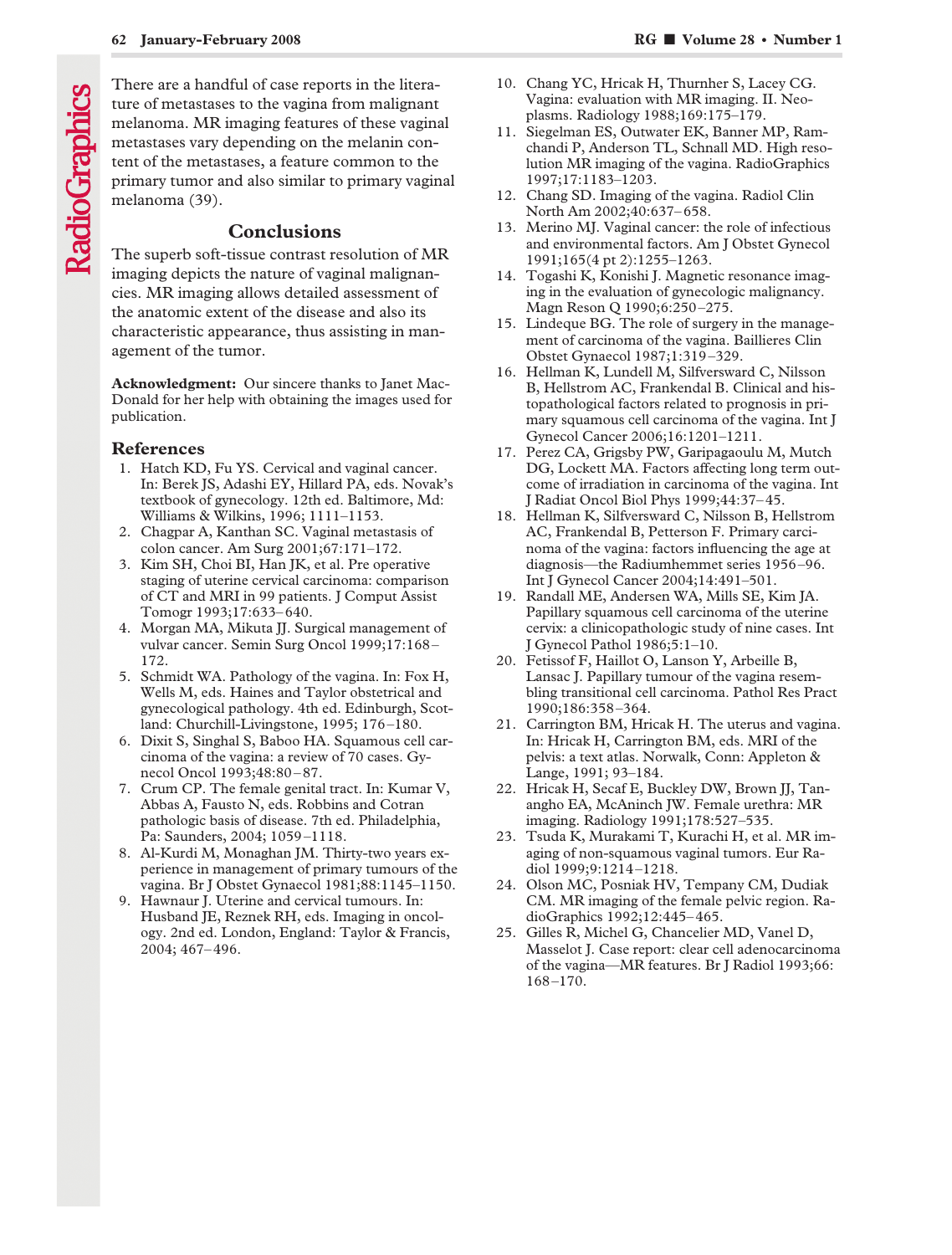- 26. Haskel S, Chen SS, Spiegel G. Vaginal endometrioid adenocarcinoma arising in vaginal endometriosis: a case report and literature review. Gynecol Oncol 1989;34:232–236.
- 27. Morrow CP, Curtin JP. Tumors of the vagina. In: Synopsis of gynecological oncology. 5th ed. Philadelphia, Pa: Churchill Livingstone, 1998; 89–105.
- 28. Blythe JG, Michael H, Hodel KA. Colposcopic and pathologic features in two cases of DES-related vaginal clear cell carcinoma. J Reprod Med 1983;28:137–146.
- 29. Robboy SJ, Scully RE, Welch WR, Herbst AL. Intrauterine diethylstilbestrol exposure and its consequences: pathologic characteristics of vaginal adenosis, clear cell carcinoma and related lesions. Arch Pathol Lab Med 1977;101:1–5.
- 30. Donnelly LF, Gylys-Morin VM, Warner BW, Hillard PJA. Case report: clear cell adenocarcinoma of the vagina in a 5 year old girl—imaging findings. Clin Radiol 1998;53:69–72.
- 31. Chung AF, Casey MJ, Flannery JT, Woodruff JM, Lewis JL Jr. Malignant melanoma of the vagina: report of 19 cases. Obstet Gynecol 1980;55:720– 727.
- 32. Moon WK, Kim SH, Han MC. MR findings of malignant melanoma of the vagina. Clin Radiol 1993;48:326–328.
- 33. Gupta D, Neto AG, Deavers MT, Silva EG, Malpica A. Metastatic melanoma to the vagina: clinicopathologic and immunohistochemical study of three cases and literature review. Int J Gynecol Pathol 2003;22:136–140.
- 34. Fan SF, Gu WZ, Zhang JM. Case report: MR findings of malignant melanoma of the vagina. Br J Radiol 2001;74:445–447.
- 35. Woodruff WW Jr, Djang WT, McLendon RE, Heinz ER, Voorhees DR. Intracerebral malignant melanoma: high-field-strength MR imaging. Radiology 1987;165:209–213.
- 36. Kim H, Jung SE, Lee EH, Kang SW. Magnetic resonance imaging of vaginal malignant melanoma. J Comput Assist Tomogr 2003;27:357– 360.
- 37. Cantisani V, Mortele KJ, Kalantari BN, Glickman JN, Tempany C, Silverman SG. Vaginal metastasis from uterine leiomyosarcoma: magnetic resonance imaging features with pathological correlation. J Comput Assist Tomogr 2003;27:805–809.
- 38. Yoshizako T, Sugimura K, Kaji Y, Isohara M, Kitao M. Malignant vaginal melanoma: usefulness of fat-saturation MRI. Clin Imaging 1996;20:137– 139.
- 39. Tavassoli FA, Norris HJ. Smooth muscle tumors of the vagina. Obstet Gynecol 1979;53:689–693.
- 40. Peters WA 3rd, Kumar NB, Andersen WA, Morley GW. Primary sarcoma of the adult vagina: a

clinicopathologic study. Obstet Gynecol 1985;65: 699–704.

- 41. Sahdev A, Sohaib SA, Jacobs I, Shepherd JH, Oram DH, Reznek RH. MR imaging of uterine sarcomas. AJR Am J Roentgenol 2001;177:1307– 1311.
- 42. Shadbolt CL, Coakley FV, Qayyum A, Donat SM. MRI of vaginal leiomyomas. J Comput Assist Tomogr 2001;25:355–357.
- 43. O'Brien JM, Brennan DD, Taylor DH, et al. Skeletal muscle metastasis from uterine leiomyosarcoma. Skeletal Radiol 2004;33:655–659.
- 44. Schiffman R, Chong TW. Vaginal bleeding as a presenting symptom of synovial sarcoma. Cancer 1980;45:2428–2433.
- 45. Okagaki T, Ishida T, Hilgers RD. A malignant tumour of the vagina resembling synovial sarcoma: a light and electron microscope study. Cancer 1976;37:2306–2320.
- 46. McCarville MB, Spunt SL, Skapek SX, Pappo AS. Synovial sarcoma in pediatric patients. AJR Am J Roentgenol 2002;179:797–801.
- 47. Morton MJ, Berquist TH, McLeod RA, Unni KK, Sim FH. MR imaging of synovial sarcoma. AJR Am J Roentgenol 1991;156:337–340.
- 48. McNicholas MM, Fennelly JJ, MacErlaine DP. Imaging of primary vaginal lymphoma. Clin Radiol 1994;49:130–132.
- 49. Kim SH, Choi BI, Han MC, Kim YI. Retroperitoneal neurilemoma: CT and MR findings. AJR Am J Roentgenol 1992;159:1023–1026.
- 50. Siu SS, Lo KW, Chan AB, Yu MY, Cheung TH. Nodal detection in malignant melanoma using laparoscopic ultrasonography. Gynecol Oncol 2004;92:985–988.
- 51. Eisenberg LB, Semelka RC, Firat Z. Female urethra and vagina. In: Semelka RC, ed. Abdominal pelvic MRI. 2nd ed. Hoboken, NJ: Wiley, 2006; 1219–1247.
- 52. Outwater EK. CT and MRI of neoplasms metastatic to the genital tract. In: Anderson JC, ed. Gynaecologic imaging. London, England: Churchill Livingstone, 1999; 519–534.
- 53. Sohaib SA, Houghton SL, Meroni R, Rockall AG, Blake P, Reznek RH. Recurrent endometrial cancer: patterns of recurrent disease and assessment of prognosis. Clin Radiol 2007;62:28–34.
- 54. Brown MA, Ascher SM, Semelka RC. Adnexa. In: Semelka RC, ed. Abdominal pelvic MRI. 2nd ed. Hoboken, NJ: Wiley, 2006; 1333–1382.
- 55. Brown MA, Kubik-Huch RA, Reinhold C, Semelka RC. Uterus and cervix. In: Semelka RC, ed. Abdominal pelvic MRI. 2nd ed. Hoboken, NJ: Wiley, 2006; 1251–1331.

*This article meets the criteria for 1.0 credit hour in category 1 of the AMA Physician's Recognition Award. To obtain credit, see accompanying test at http://www.rsna.org/education/rg\_cme.html.*